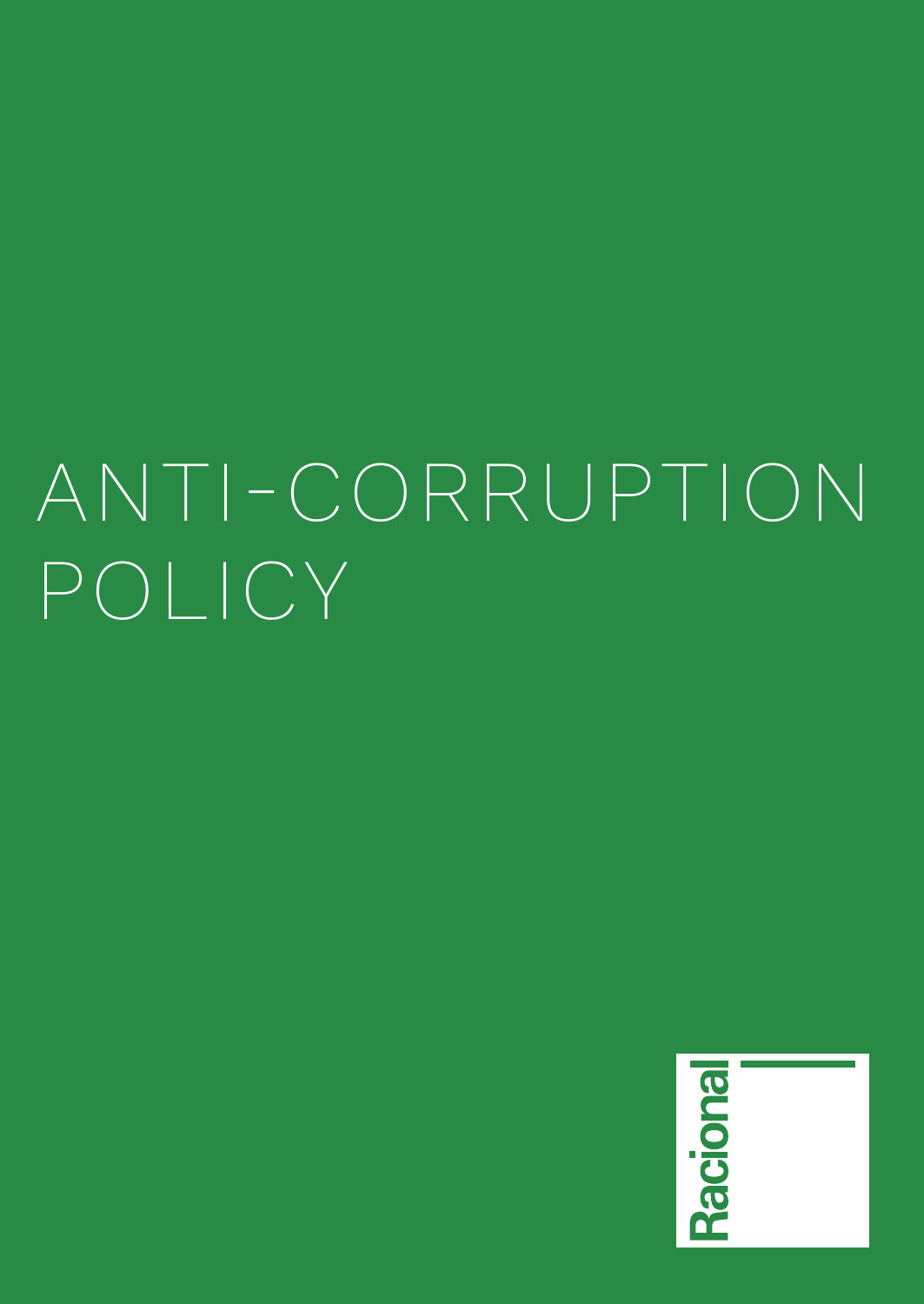| 2.             |                                                                                                         |  |
|----------------|---------------------------------------------------------------------------------------------------------|--|
| 3 <sub>1</sub> |                                                                                                         |  |
| 4.             | <b>RELATIONSHIP WITH BRAZILIAN OR FOREIGN PUBLIC</b>                                                    |  |
| 5.             | PERSONAL AND CORPORATE GIFTS AND ACTS OF                                                                |  |
| 6.             | <b>DONATIONS AND SPONSORSHIPS MANUAL CONSERVATIONS AND SPONSORSHIPS</b> MANUAL MANUAL MANUAL MELTICS OF |  |
| $\mathbb{Z}$   |                                                                                                         |  |
| 8.             |                                                                                                         |  |
| 9 <sub>1</sub> |                                                                                                         |  |
|                |                                                                                                         |  |
|                |                                                                                                         |  |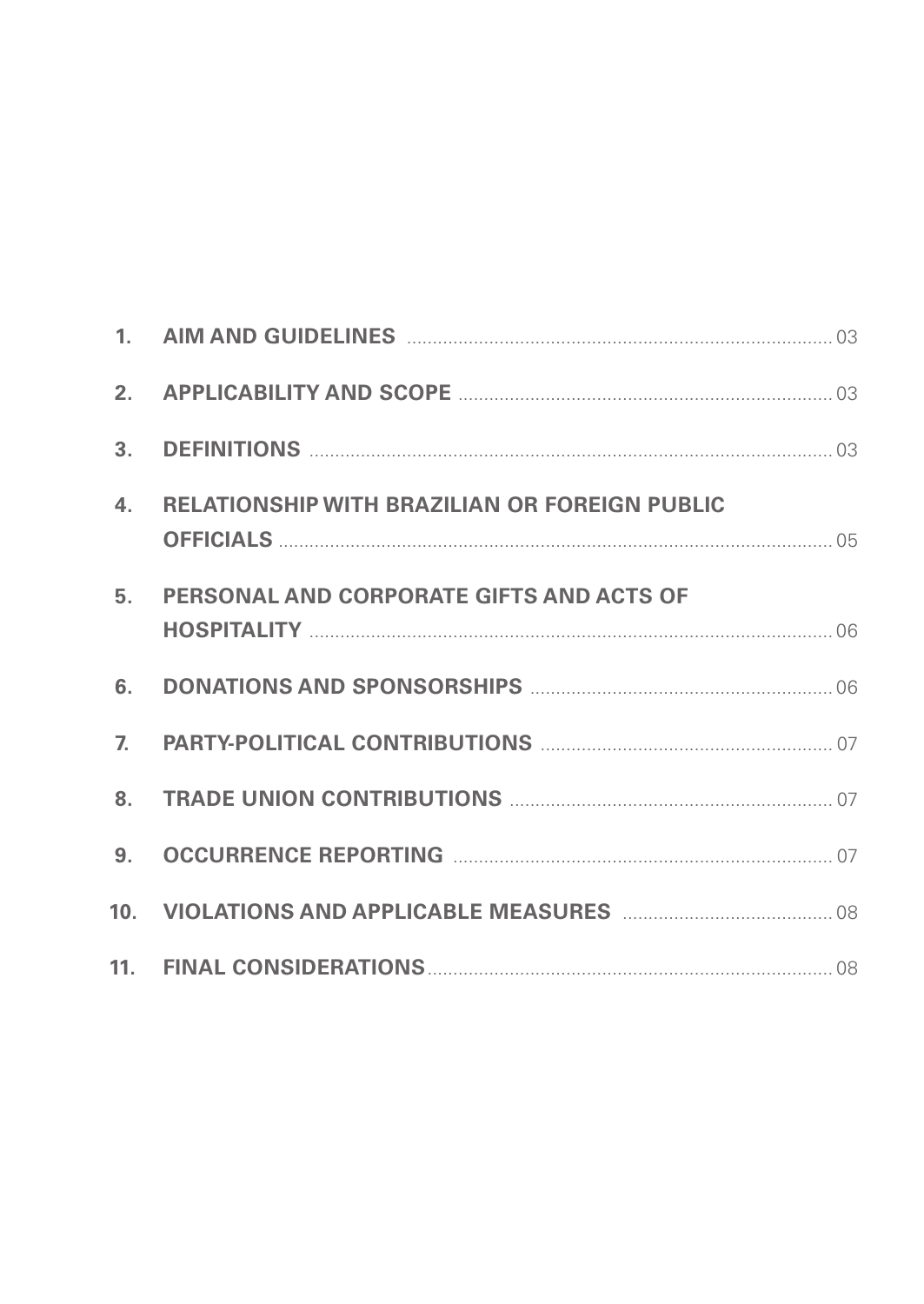# **1. AIM AND GUIDELINES**

 The aim of this Anti-Corruption Policy is to provide instructions on how to prevent, detect and deal with practices and/or conduct that might signify or suggest corruption, irregular payments or bribery, thus reinforcing Racional's commitment to fully comply with the laws applicable to its activity and to compliance best practices.

 The rules described herein reflect the instructions established in Racional's Code of Conduct, the rules foreseen in Brazil's Anti-Corruption Law (Law No. 12,846/13) and other rules applicable to Racional's activities, particularly regarding the relationship with public officials, with Brazilian or foreign politicians and their relatives or close friends.

 Racional prohibits and has zero tolerance of practices defined as corruption, bribery, or irregular payment or receipt, whether in the public or private sphere.

#### **2. APPLICABILITY AND SCOPE**

 This Policy applies to all Racional Group employees and companies, its suppliers, service providers, intermediaries, associated companies, and any other business partners with which Racional has a relationship.

#### **3. DEFINITIONS**

The following definitions apply to this Policy:

**Public Official:** Any person (even if employed in a temporary capacity or without remuneration), who by election, nomination, appointment, contracting or any other form of investiture or link exercises a mandate, position (including a position on a committee), job or function (even advisory) in the direct, indirect or foundationrelated administration of any of the Federal, State or City spheres, of a state-owned enterprise, or of an entity whose creation or sponsorship by the Government has contributed or contributes more than 50% (fifty per cent) of equity or annual revenue.

 Also included herein are candidates for public office or politicians and members of political parties/electoral committees.

**Foreign Public Official:** Any person who exercises, albeit temporarily or without remuneration, a position, job or public function at government bodies, state entities or the diplomatic representation of a foreign country, or at corporations controlled directly or indirectly by the government of a foreign country or at public international organizations (including candidates for public positions).

**Employees:** Any employee hired by any Racional Group company under the aegis of the Brazilian Labor Code (CLT), as well as interns, apprentices and temporary employees.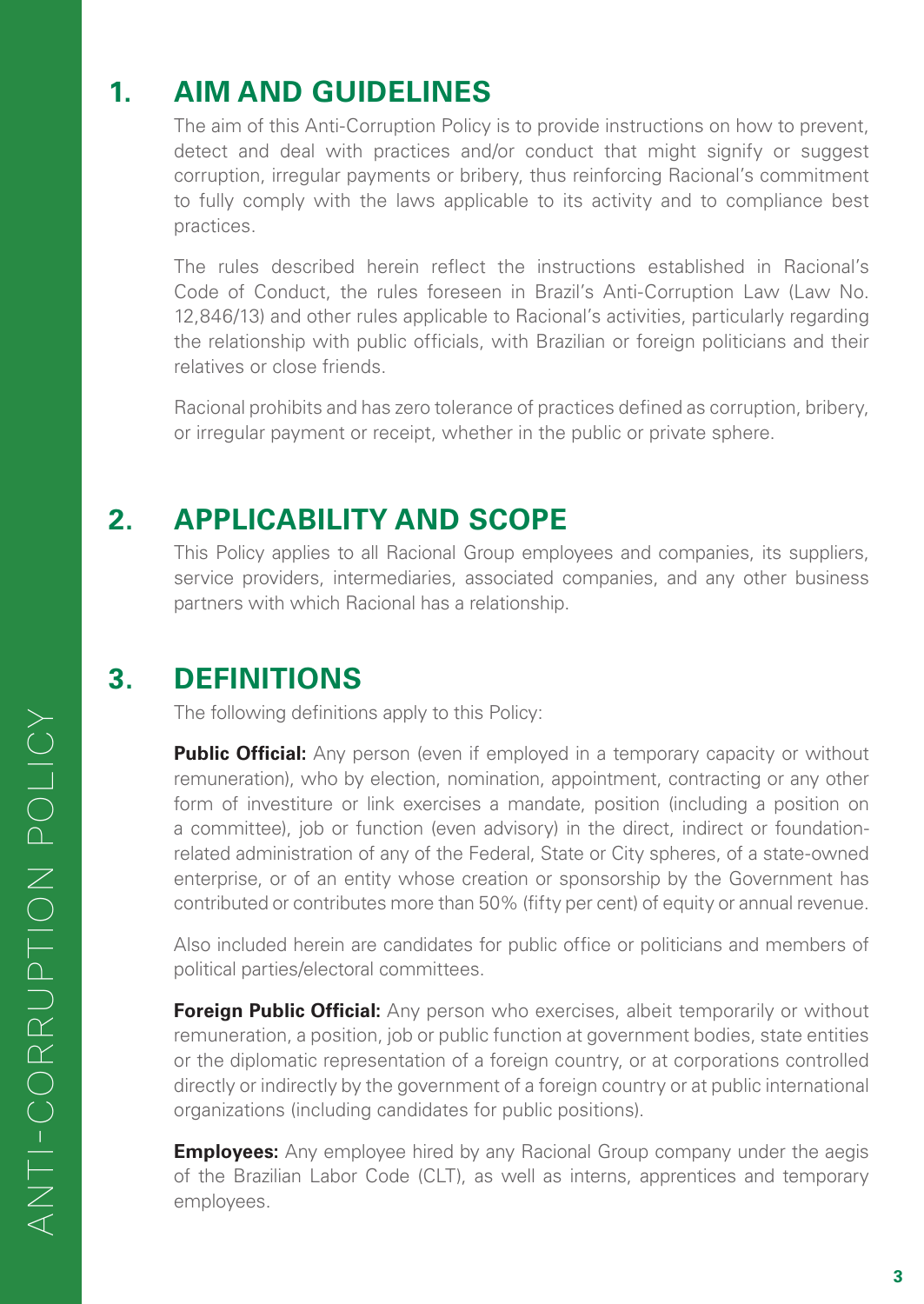**Business Partners:** Any individual or company that has a business relationship with the Racional Group, or which acts directly or indirectly in the name of or on behalf of the Group as a service provider, supplier, consultant, proxy, intermediary or associate, regardless of a formal business contract.

 **Corporate gifts:** Any product with a token value, not related to the company's business activity, distributed evenly as a courtesy, as advertising, as standard promotional material, or occasioned by special events or commemorative events The company's logo is generally printed.

**Hospitality:** Any party, show, presentations, lunch, dinner, cocktail parties, sporting events and any other activities provided, outside Racional's or the partner's environs, which provides entertainment to create a closer relationship with business partners.

 **Anything of value:** Including, but not limited to: (i) cash or equivalent (including gift vouchers); (ii) benefits and favors (privileged access to certain information or contracting processes and debt payment or forgiveness); (iii) contracts and other business opportunities granted to a company to which a public official is member, has some legal right or is the end benefactor; (iv) employment, consulting or lecturing opportunities; (v) donations to philanthropic bodies; (vi) event sponsorship; (vii) study grants and research backing; (viii) contributions for political-party ends. These examples shall be observed on a case-by-case basis and if there is need for clarification an immediate superior or a representative of the Legal or Compliance areas must be consulted.

**Corruption:** Any offer, promise or delivery to provide undue advantage to a civil servant in exchange for some kind of favor or benefit. The crime is committed by a private body, an individual, and there is no real need for the public official to accept the undue advantage.

**Private gift:** Any gift offered by a relative or friend, as long as its cost has been covered by the person offering it and not by a third party wishing to influence the decision of a Racional employee, public official, or a third party with whom Racional intends to do or to maintain business. A private gift is generally associated to a celebration or commemorative event such as a birthday, wedding, birth, etc.

**Bribery or irregular payment:** Any offer, promise, delivery, acceptance or a request for an undue advantage regarding anything of value, whether financial or not, directly or indirectly, regardless of the position, in violation of the applicable laws. For example, a stimulus or reward to a person to act or cease to act in relation to the exercise of their responsibilities.

 **Undue advantage:** Any benefit offered or granted to a public or private official that could result in an undue personal offer or Racional business-related offer in return, regardless of the value.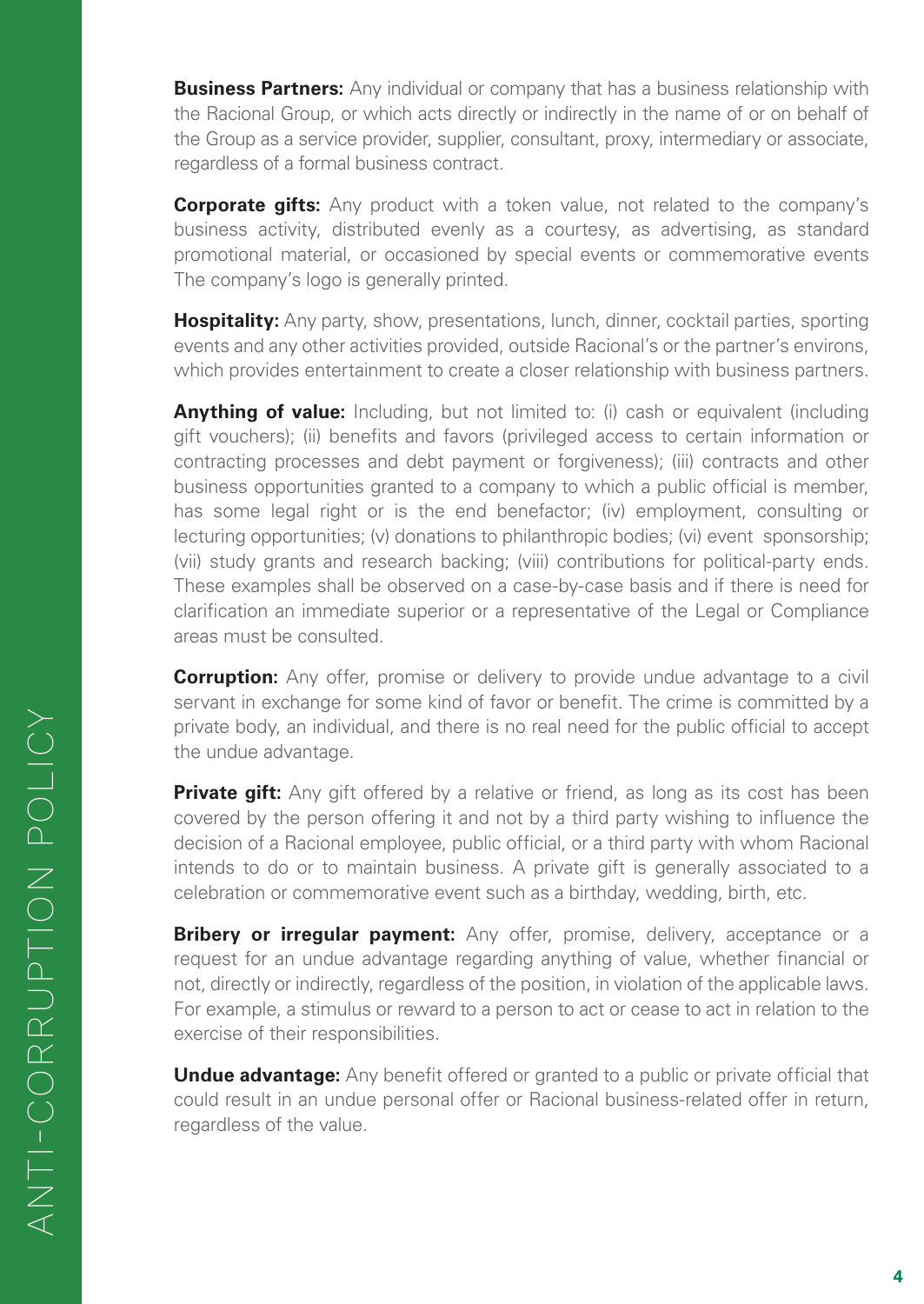# **4. RELATIONSHIP WITH BRAZILIAN OR FOREIGN PUBLIC OFFICIALS**

 Employees and business partners that act in the name of or on behalf of Racional **cannot and must not be used as intermediaries for:**

a) Granting, offering or authorizing any payment, benefit, cash resource or any type of value to public officials and those related to them or private companies linked to them or their employees, seeking to obtain or maintain any business, or to guarantee any form of undue advantage.

 *Example: It is forbidden to offer any advantage to a public official, for example the unauthorized payment of meals or any entertainment seeking to guarantee or obtain an undue advantage (e.g.: licenses and authorizations for construction works).*

b) Coverage of non-recurring costs of one of Racional's end activities, when not authorized by the company's policies or when the required description and adequate supporting documents are not provided;

 *Example: It is forbidden to request reimbursement of expenses for meals with clients without duly presenting the receipt accompanied by the motive for the initiative, the date of the occurrence and the name(s) of the beneficiary or beneficiaries.*

c) Making cash payments when not pegged to an official rate or to another legal payment, or making payments in the form of gifts of any value, to influence the execution of some activity, whether in the public or private interest.

 *Example: It is forbidden to offer any advantage to public officials, such as payment of a trip with a view to speeding along the environmental licensing process.*

d) Executing or influencing the registration of financial or accounting entries that are false or not in compliance with the accounting standards applicable to Racional or its policies.

*Example: To produce a fraudulent forecast for construction works or to submit receipts without due proof/justification of expenses.*

- e) In the execution of construction contracts or public tenders:
	- **•** Agreeing on a value beforehand with competitors, business partners or any other third party;
	- **•** Offering any type of advantage, benefit or reward to a public official or related third party responsible for the execution, maintenance, extension, renovation of the tender or the signing of a public contract;
	- Obstructing the entrance of competitors to a bidding process;
	- **•** Omitting or falsifying information requested by entities or public officials during the bidding process or the execution of the contract;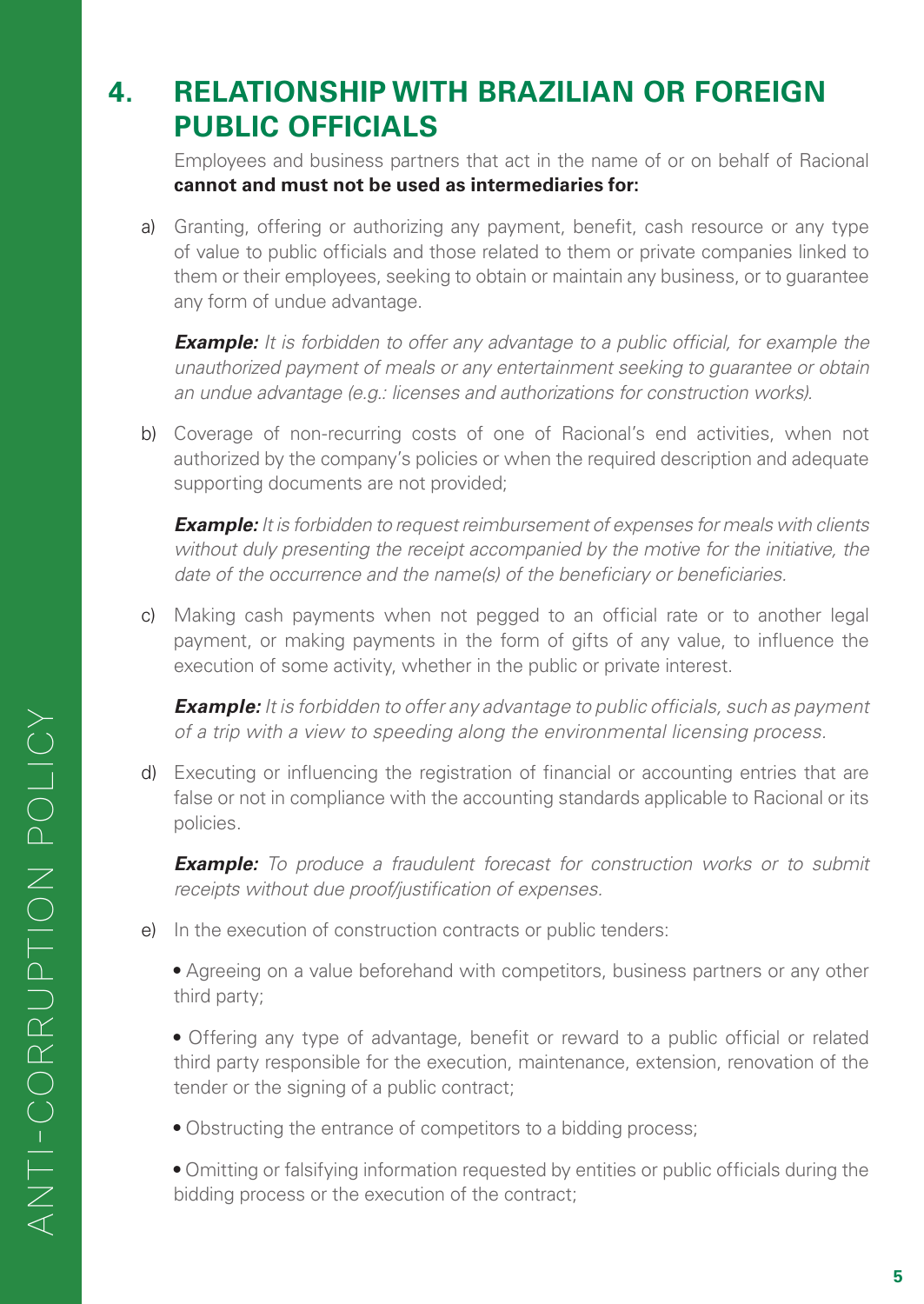**•** Maintaining any type of undue, unethical or amoral relationship with public officials involved in the tender, before, during and/or after the bidding process or during the execution of the public contract, seeking to obtain undue information or advantage.

 The above described situations are examples. In all other cases the employee or business partner must ensure that their activities always comply with the premises specified in this Policy, with the Racional Code of Conduct and with other related documents or communications. Queries must be submitted to a superior in the hierarchy or to the Legal and Compliance areas.

#### **5. PERSONAL AND CORPORATE GIFTS AND ACTS OF HOSPITALITY**

 Any offer of personal or corporate gifts, including gift vouchers, trips, lodging, meals, invitations to events and any other form of benefit or advantage must not, whatever the value or circumstances, influence the decisions of Racional and its employees nor be used as a means of payment for any decision by the Government or private sector representative.

 *Example: Receiving a ticket for a soccer match from a company that is part of a process to purchase construction work materials, thus seeking to induce the buyer to benefit its company.*

 *Racional does not allow gifts of any value to be offered to public officials, especially those who have the power to influence decision-making in Racional's current or potential interest.*

 *Corporate gifts are allowed as long as they are given in a context of friendship and cordiality between the parties in a common business relationship, being offered occasionally and in an even and indiscriminate way without raising any suspicion of obtaining benefits or advantages in negotiations*.

### **6. DONATIONS AND SPONSORSHIPS**

 Racional's donations must be made strictly for sincere philanthropic reasons and pursuant to the laws regarding humanitarian interest and support for cultural or educational institutions, always in compliance with company policy and following assessment of the probity of the potential beneficiary.

 *Example: It is forbidden to offer donation of furniture that is part of a construction work, after its completion, to a charitable entity designated by the environmental agent responsible for issuing the report of good standing for these works.*

 In the case of sponsorship quotas, the media exposure generated for the company must be proportional to the sponsorship amount, which has to be recorded in a Sponsorship Purchase Contract through an invoice issued to Racional and passed along to the seller by a standard bank cashier's check or by bank transfer to the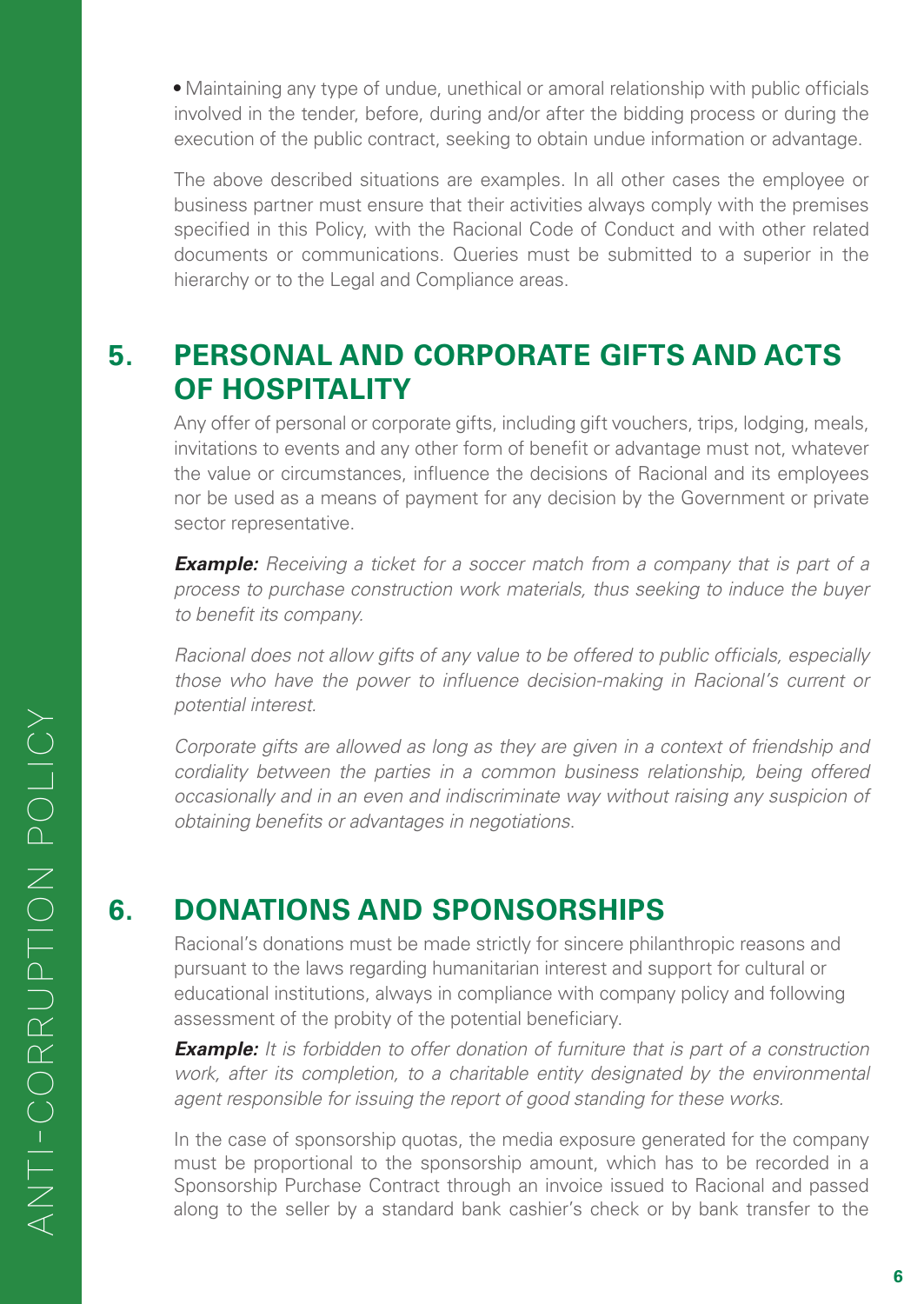current account under its name, registered at the place of the contract's signature or where the selling company is situated. Racional may sponsor legal events that generate little or no publicity for it as long as the nature of the event and its purpose are in line with the policies and values of the company and do not seek any kind of undue favor in contracting with private and public bodies.

 Any kind of philanthropic contribution, support or sponsorship seeking to influence business decisions or satisfy personal interests or benefits, directly or indirectly, is prohibited.

#### **7. PARTY-POLITICAL CONTRIBUTIONS**

 It is prohibited to make cash or any other type of contribution on behalf of in the name of Racional to political parties or to candidates for political office.

*Example: Granting use of a physical space free of charge to set up an electoral campaign committee or use of a company vehicle for electoral campaigning or for transporting campaign material.*

#### **8. TRADE UNION CONTRIBUTIONS**

 All and any contributions or donations that are made to unions, their members or to a body controlled by a union must be guided by the highest ethical standards, being necessarily and strictly in accordance with the requirements and limits established by the applicable legislation and executed only after express authorization from Racional's senior management.

#### **9. OCCURRENCE REPORTING**

 On the occurrence or suspicion of corruption, bribery, irregular payments, money laundering or any other practices in breach of the principles that have been established in or are related to this Policy, or with the prevailing legislation applicable to Racional's business, the employee or business partner must inform his or her immediate superior, the party responsible for management of the business relationship, the Legal and Compliance area, or the whistleblower channel **Canal Livre**:

Online form: **www.racional.com/Contato/CanalDenuncias/**

Telephone: **0800 702 2312** (free calls answered from 8:00 a.m. to 5:50 p.m.)

#### E-mail: **canal.livre@tmf-group.com**

 All complaints will be dealt with in a neutral and impartial manner, with the complainant's right to remain anonymous being guaranteed.

 Racional does not tolerate any type of retaliation nor accusations that are made in bad faith.